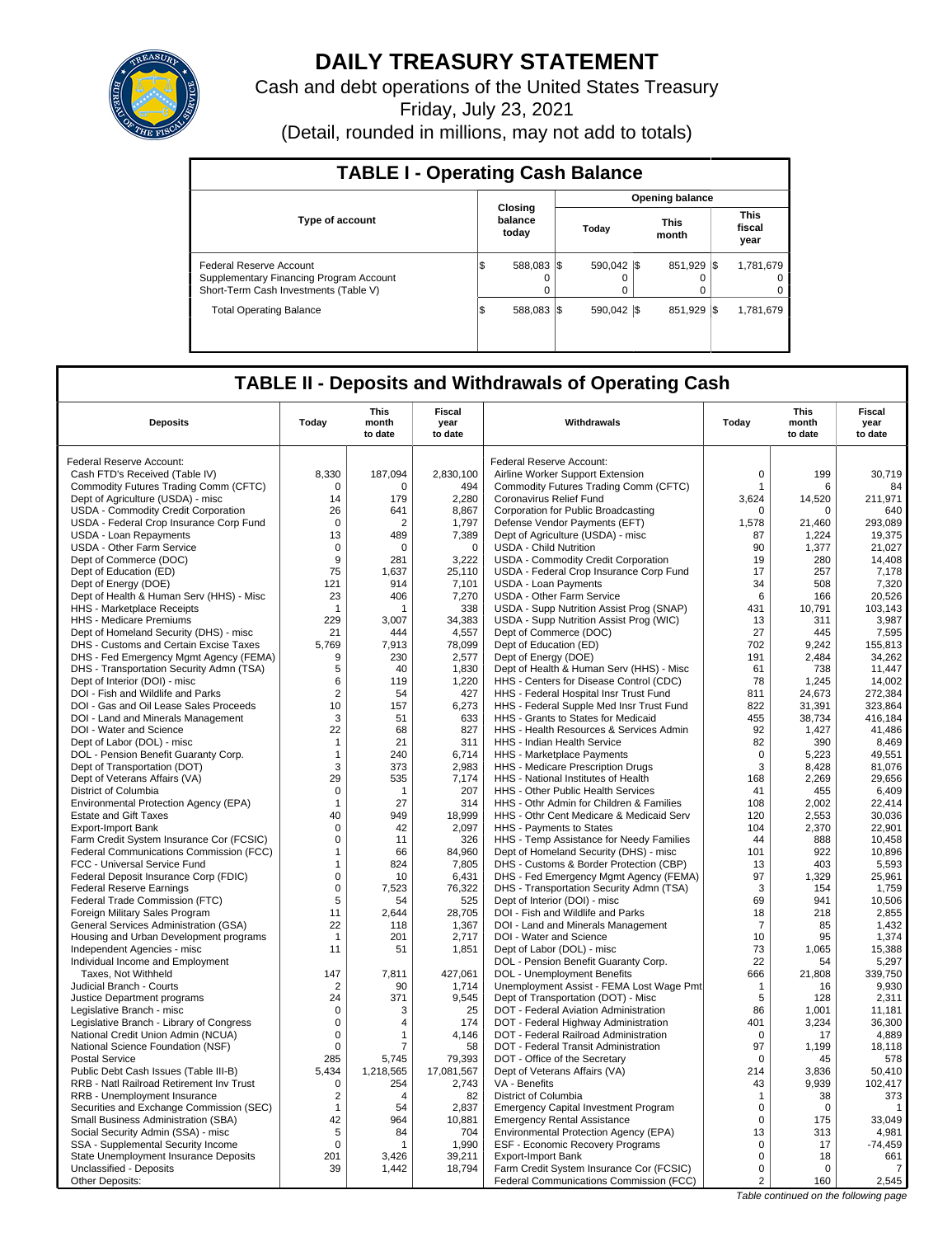| <b>TABLE II cont. - Deposits and Withdrawals of Operating Cash</b>                                                          |                                 |                                 |                                  |                                                                                                                              |                    |                                 |                                   |  |
|-----------------------------------------------------------------------------------------------------------------------------|---------------------------------|---------------------------------|----------------------------------|------------------------------------------------------------------------------------------------------------------------------|--------------------|---------------------------------|-----------------------------------|--|
| <b>Deposits</b>                                                                                                             | Today                           | <b>This</b><br>month<br>to date | <b>Fiscal</b><br>year<br>to date | Withdrawals                                                                                                                  | Today              | <b>This</b><br>month<br>to date | <b>Fiscal</b><br>year<br>to date  |  |
| <b>Thrift Savings Plan Transfer</b>                                                                                         | 265                             | 1,880                           | 38,658                           | FCC - Universal Service Fund                                                                                                 | 20                 | 173                             | 6,758                             |  |
|                                                                                                                             |                                 |                                 |                                  | Federal Deposit Insurance Corp (FDIC)                                                                                        | $\mathbf{1}$       | 45                              | 785                               |  |
|                                                                                                                             |                                 |                                 |                                  | Federal Employees Insurance Payments                                                                                         | 508                | 6,224                           | 72,633                            |  |
|                                                                                                                             |                                 |                                 |                                  | Federal Salaries (EFT)                                                                                                       | 3,955              | 13,540                          | 169.813                           |  |
|                                                                                                                             |                                 |                                 |                                  | Federal Trade Commission (FTC)                                                                                               | 6                  | 20                              | 451                               |  |
|                                                                                                                             |                                 |                                 |                                  | General Services Administration (GSA)                                                                                        | 133                | 1,847                           | 21,881                            |  |
|                                                                                                                             |                                 |                                 |                                  | Housing and Urban Development programs                                                                                       | 94                 | 5,536                           | 59,358                            |  |
|                                                                                                                             |                                 |                                 |                                  | Independent Agencies - misc                                                                                                  | 16                 | 220                             | 3,109                             |  |
|                                                                                                                             |                                 |                                 |                                  | <b>Interest on Treasury Securities</b>                                                                                       | $\Omega$           | 4.438                           | 225.053                           |  |
|                                                                                                                             |                                 |                                 |                                  | IRS - Advanced Child Tax Credit (EFT)                                                                                        | $\mathbf 0$        | 12,721                          | 12,721                            |  |
|                                                                                                                             |                                 |                                 |                                  | IRS - Economic Impact Payments (EFT)                                                                                         | $\mathbf 0$        | 1,032                           | 441,363                           |  |
|                                                                                                                             |                                 |                                 |                                  |                                                                                                                              | 8                  | 1,400                           | 25,150                            |  |
|                                                                                                                             |                                 |                                 |                                  | IRS Tax Refunds Business (EFT)<br>IRS Tax Refunds Individual (EFT)                                                           | $1/ - 16$          | 11,593                          | 314,284                           |  |
|                                                                                                                             |                                 |                                 |                                  | Judicial Branch - Courts                                                                                                     | 24                 | 121                             |                                   |  |
|                                                                                                                             |                                 |                                 |                                  |                                                                                                                              |                    |                                 | 1,468                             |  |
|                                                                                                                             |                                 |                                 |                                  | Justice Department programs                                                                                                  | 101<br>11          | 1,385<br>71                     | 17,143                            |  |
|                                                                                                                             |                                 |                                 |                                  | Legislative Branch - misc                                                                                                    |                    |                                 | 1,026                             |  |
|                                                                                                                             |                                 |                                 |                                  | Legislative Branch - Library of Congress                                                                                     | $\Omega$           | 18                              | 633                               |  |
|                                                                                                                             |                                 |                                 |                                  | <b>NASA</b>                                                                                                                  | 58                 | 1,186                           | 16,240                            |  |
|                                                                                                                             |                                 |                                 |                                  | National Credit Union Admin (NCUA)                                                                                           | $\Omega$           | 6                               | 1,845                             |  |
|                                                                                                                             |                                 |                                 |                                  | National Science Foundation (NSF)                                                                                            | 27                 | 565                             | 5,339                             |  |
|                                                                                                                             |                                 |                                 |                                  | Postal Service Money Orders and Other                                                                                        | 137                | 2,439                           | 34,835                            |  |
|                                                                                                                             |                                 |                                 |                                  | Public Debt Cash Redemp. (Table III-B)                                                                                       | 1,582              | 1,241,204                       | 15,862,907                        |  |
|                                                                                                                             |                                 |                                 |                                  | Railroad Retirement Board (RRB) - misc                                                                                       | $\Omega$           | 2                               | 38                                |  |
|                                                                                                                             |                                 |                                 |                                  | <b>RRB - Benefit Payments</b>                                                                                                | $\mathbf{1}$       | 1.161                           | 11.714                            |  |
|                                                                                                                             |                                 |                                 |                                  | Securities and Exchange Commission (SEC)                                                                                     | 10                 | 112                             | 997                               |  |
|                                                                                                                             |                                 |                                 |                                  | Small Business Administration (SBA)                                                                                          | 2,128              | 54,329                          | 528,020                           |  |
|                                                                                                                             |                                 |                                 |                                  | Social Security Admin (SSA) - misc                                                                                           | 10                 | 282                             | 3,790                             |  |
|                                                                                                                             |                                 |                                 |                                  | SSA - Benefits Payments                                                                                                      | 50                 | 63,711                          | 810,988                           |  |
|                                                                                                                             |                                 |                                 |                                  | SSA - Supplemental Security Income                                                                                           | 8                  | 4,489                           | 45,634                            |  |
|                                                                                                                             |                                 |                                 |                                  | <b>Transportation Services</b>                                                                                               | $\Omega$           | 0                               | $\mathbf 0$                       |  |
|                                                                                                                             |                                 |                                 |                                  | Other Withdrawals:                                                                                                           |                    |                                 |                                   |  |
|                                                                                                                             |                                 |                                 |                                  | <b>State Department</b>                                                                                                      | 236                | 2,205                           | 14,238                            |  |
|                                                                                                                             |                                 |                                 |                                  | Thrift Savings Plan Transfer                                                                                                 | 1,315              | 17,957                          | 62,272                            |  |
|                                                                                                                             |                                 |                                 |                                  | Unclassified                                                                                                                 | 1,050              | 16,183                          | 273,905                           |  |
| <b>Total Other Deposits</b><br>Change in Balance of Uncollected                                                             | 265                             | 5,560                           | 69,197                           | Total, Other Withdrawals                                                                                                     | 2,601              | 62,509                          | 626,764                           |  |
| Funds                                                                                                                       | $\mathbf 0$                     | 0                               | 0                                |                                                                                                                              |                    |                                 |                                   |  |
| <b>Transfers from Depositaries</b>                                                                                          | $\mathbf 0$                     | $\mathbf 0$                     | 0                                | <b>Transfers to Depositaries</b>                                                                                             | $\mathbf 0$        | $\mathbf 0$                     | 0                                 |  |
| <b>Total Federal Reserve Account</b>                                                                                        | 21,264                          | 1,461,801                       | 21,024,723                       | <b>Total Federal Reserve Account</b>                                                                                         | 23,224             | 1,725,646                       | 22,218,319                        |  |
| Short-Term Cash Investments:<br>Transfers from Federal Reserve Account<br>(Table V)<br>Total Deposits (excluding transfers) | $\Omega$<br>$21,264$ $\sqrt{5}$ | $\Omega$<br>1,461,801           | $\Omega$<br>\$21,024,723         | Short-Term Cash Investments:<br>Transfers to Federal Reserve Account<br>(Table V)<br>Total Withdrawals (excluding transfers) | $\Omega$<br>l\$    | 0                               | 23,224 \$ 1,725,646 \$ 22,218,319 |  |
|                                                                                                                             |                                 |                                 |                                  |                                                                                                                              |                    |                                 |                                   |  |
|                                                                                                                             |                                 |                                 |                                  | Net Change in Operating Cash Balance                                                                                         | 1\$<br>$-1,959$ \$ |                                 | $-263,845$ \$ $-1,193,596$        |  |

|                                               |         |          |                                 |                                  |             |                                         |  |                   | See Footnote                    |  |                           |
|-----------------------------------------------|---------|----------|---------------------------------|----------------------------------|-------------|-----------------------------------------|--|-------------------|---------------------------------|--|---------------------------|
| <b>TABLE III-A - Public Debt Transactions</b> |         |          |                                 |                                  |             |                                         |  |                   |                                 |  |                           |
| <b>Issues</b>                                 | Today   |          | <b>This</b><br>month<br>to date | <b>Fiscal</b><br>vear<br>to date |             | <b>Redemptions</b>                      |  | Todav             | <b>This</b><br>month<br>to date |  | Fiscal<br>vear<br>to date |
| Marketable:                                   |         |          |                                 |                                  |             | Marketable:                             |  |                   |                                 |  |                           |
| Bills:                                        |         |          |                                 |                                  |             | <b>Bills</b>                            |  | 0                 | $1,129,693$ \\$                 |  | 13,574,506                |
| <b>Regular Series</b>                         |         | 0        | 779,707 \$<br>\$                |                                  | 8,810,584   | <b>Notes</b>                            |  | $\Omega$          | 75,746                          |  | 1,783,253                 |
| <b>Cash Management Series</b>                 |         |          | 250,012                         |                                  | 3,910,132   | <b>Bonds</b>                            |  |                   |                                 |  | 20,143                    |
| <b>Notes</b>                                  |         |          | 111,801                         |                                  | 3,374,796   | <b>Federal Financing Bank</b>           |  | $\Omega$          |                                 |  | 1,209                     |
| <b>Bonds</b>                                  |         |          | 27,951                          |                                  | 563,524     | Nonmarketable:                          |  |                   |                                 |  |                           |
| Inflation-Protected Securities Increment      |         | 407      | 9,561                           |                                  | 57,750      | <b>United States Savings Securities</b> |  | 33                | 671                             |  | 8,614                     |
| <b>Federal Financing Bank</b>                 |         | $\Omega$ | ∩                               |                                  | $\Omega$    | <b>Government Account Series</b>        |  | 417,445           | 6,910,196                       |  | 86,448,673                |
| Nonmarketable:                                |         |          |                                 |                                  |             | Hope Bonds                              |  |                   |                                 |  |                           |
| United States Savings Securities:             |         |          |                                 |                                  |             | <b>Domestic Series</b>                  |  |                   |                                 |  | 71,549                    |
| Cash Issue Price                              |         | 6        | 132                             |                                  | 1,196       | <b>Foreign Series</b>                   |  | $\Omega$          |                                 |  |                           |
| Interest Increment                            |         |          | 357                             |                                  | 3,252       | <b>State and Local Series</b>           |  | 8                 | 7,006                           |  | 72,018                    |
| <b>Government Account Series</b>              | 416,853 |          | 6,871,535                       |                                  | 86,688,807  | Other                                   |  | 1,540             | 28,087                          |  | 332,825                   |
| Hope Bonds                                    |         |          |                                 |                                  | $\Omega$    |                                         |  |                   |                                 |  |                           |
| Domestic Series                               |         |          |                                 |                                  | 20          |                                         |  |                   |                                 |  |                           |
| <b>Foreign Series</b>                         |         |          |                                 |                                  |             |                                         |  |                   |                                 |  |                           |
| State and Local Series                        |         | 3,889    | 17,724                          |                                  | 98,884      | <b>Total Redemptions</b>                |  |                   |                                 |  |                           |
| Other                                         |         | 1,539    | 28,124                          |                                  | 333,391     |                                         |  | 419,027 $\vert \$ | 8,151,400 \$                    |  | 102,312,788               |
| <b>Total Issues</b>                           | 422,696 |          | $8,096,905$ \$<br>ß.            |                                  | 103,842,338 | Net Change in Public Debt Outstanding   |  | $3,669$ \$        | $-54,495$ \$                    |  | 1,529,549                 |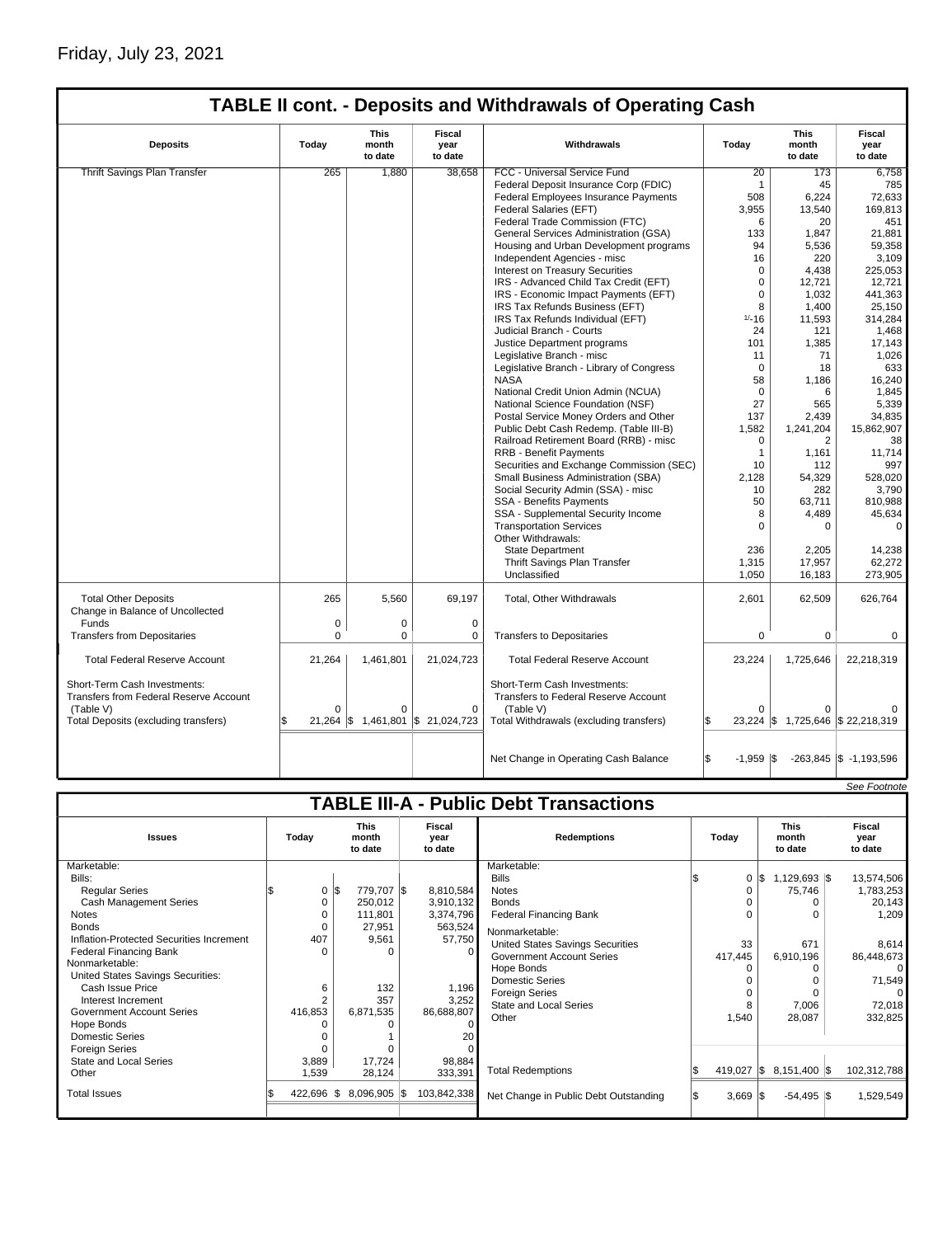| <b>TABLE III-B - Adjustment of Public Debt</b><br><b>Transactions to Cash Basis</b>                                                                                                                                                                                                                                                                                                                                                      |            |                                                                                |            |                                                                                      |                                                                                             |  |  |  |
|------------------------------------------------------------------------------------------------------------------------------------------------------------------------------------------------------------------------------------------------------------------------------------------------------------------------------------------------------------------------------------------------------------------------------------------|------------|--------------------------------------------------------------------------------|------------|--------------------------------------------------------------------------------------|---------------------------------------------------------------------------------------------|--|--|--|
| <b>Transactions</b>                                                                                                                                                                                                                                                                                                                                                                                                                      | Today      |                                                                                |            | <b>This</b><br>month<br>to date                                                      | Fiscal<br>year<br>to date                                                                   |  |  |  |
| Public Debt Cash Issues:<br>Public Debt Issues (Table III-A)<br>Premium on New Issues<br>Discount on New Issues:<br>Bills (-)<br>Bonds and Notes (-)<br>Federal Financing Bank (-)<br>Government Account Transactions (-)<br>Hope Bonds (-)<br>Interest Increment on United States<br>Savings Securities (-)<br>Inflation-Protected Securities Increment<br><b>Total Public Debt Cash Issues</b><br>Deposited in Federal Reserve Account | \$<br>S.   | 422,696<br>O<br>$\Omega$<br>$\Omega$<br>0<br>416,853<br>O<br>2<br>407<br>5.434 | l\$<br>l\$ | 8,096,905<br>3,376<br>161<br>103<br>O<br>6,871,535<br>o<br>357<br>9,561<br>1,218,565 | \$103,842,338<br>17,593<br>2,488<br>27,121<br>86,688,807<br>3,252<br>56,695<br>\$17,081,567 |  |  |  |
| Public Debt Cash Redemptions:<br>Public Debt Redemptions (Table III-A)<br>Premium on Debt Buyback Operation<br>Discount on Debt Buyback Operation (-)<br>Federal Financing Bank (-)<br>Government Account Transactions (-)<br>Hope Bonds (-)<br><b>Total Public Debt Cash Redemptions</b><br>Withdrawn from Federal Reserve Acct.                                                                                                        | l\$<br>l\$ | 419,027<br>0<br>$\Omega$<br>0<br>417,445<br>O<br>1,582                         | l\$<br>l\$ | 8,151,400<br>0<br>0<br>U<br>6,910,196<br>0                                           | \$102,312,788<br>ი<br>1.209<br>86,448,673<br>1,241,204 \$15,862,907                         |  |  |  |

| <b>TABLE III-C - Debt Subject to Limit</b>                                        |                           |                                                                            |                           |                           |  |  |  |  |  |
|-----------------------------------------------------------------------------------|---------------------------|----------------------------------------------------------------------------|---------------------------|---------------------------|--|--|--|--|--|
|                                                                                   | Closing                   | Opening balance                                                            |                           |                           |  |  |  |  |  |
| <b>Balance Transactions</b>                                                       | balance<br>today          | Today                                                                      | <b>This</b><br>month      | Fiscal<br>year            |  |  |  |  |  |
| Debt Held by the Public<br>Intragovernmental Holdings<br><b>Total Public Debt</b> | \$22,299,532<br>6.175.409 | \$22,296,154<br>6,175,118                                                  | \$22,329,823<br>6,199,613 | \$21,018,952<br>5,926,439 |  |  |  |  |  |
| Outstanding<br>Less: Debt Not<br>Subject to Limit:                                | 28.474.941                | 28,471,272                                                                 | 28,529,436                | 26,945,391                |  |  |  |  |  |
| Other Debt                                                                        | 478                       | 478                                                                        | 478                       | 478                       |  |  |  |  |  |
| <b>Unamortized Discount</b>                                                       | 21,272                    | 21,283                                                                     | 21.376                    | 17,271                    |  |  |  |  |  |
| <b>Federal Financing Bank</b>                                                     | 6,053                     | 6,053                                                                      | 6,053                     | 7,262                     |  |  |  |  |  |
| Hope Bonds<br>Plus: Other Debt Subject to Limit<br>Guaranteed Debt of             | $\Omega$                  | $\Omega$                                                                   | 0                         | $\Omega$                  |  |  |  |  |  |
| Government Agencies                                                               | $\Omega$                  | $\Omega$                                                                   | 0                         | 0                         |  |  |  |  |  |
| <b>Total Public Debt</b><br>Subject to Limit                                      |                           | $\frac{1}{2}$ 28,447,138 $\frac{1}{2}$ 28,443,457 $\frac{1}{2}$ 28,501,528 |                           | \$26,920,380              |  |  |  |  |  |
| <b>Statutory Debt Limit</b>                                                       | SUSP-1                    | SUSP-1                                                                     | SUSP-1                    | SUSP-1                    |  |  |  |  |  |
|                                                                                   |                           |                                                                            |                           |                           |  |  |  |  |  |

### See Footnote

| <b>TABLE IV - Federal Tax Deposits</b>                                                                                                                                                                                                        |     |                                                |     |                                                         |     |                                                                      |  |  |
|-----------------------------------------------------------------------------------------------------------------------------------------------------------------------------------------------------------------------------------------------|-----|------------------------------------------------|-----|---------------------------------------------------------|-----|----------------------------------------------------------------------|--|--|
| <b>Classification</b>                                                                                                                                                                                                                         |     | Today                                          |     | <b>This</b><br>month<br>to date                         |     | Fiscal<br>year<br>to date                                            |  |  |
| Withheld Income and Employment Taxes<br>Individual Income Taxes<br><b>Railroad Retirement Taxes</b><br><b>Excise Taxes</b><br><b>Corporation Income Taxes</b><br><b>Federal Unemployment Taxes</b><br>Estate and Gift Taxes & Misc IRS Rcpts. | l\$ | $8,914$ \$<br>230<br>48<br>91<br>59<br>12<br>1 |     | 171,003<br>5,308<br>338<br>3,877<br>14,888<br>106<br>64 | l\$ | 2,222,482<br>325,542<br>4,274<br>55,662<br>305,268<br>5,591<br>4,415 |  |  |
| Total                                                                                                                                                                                                                                         | l\$ | 9,354                                          | 1\$ | 195,583                                                 | 1\$ | 2,923,233                                                            |  |  |
| Cash Federal Tax Deposits:<br><b>Direct</b><br><b>Through Depositaries</b>                                                                                                                                                                    | \$  | 31<br>8,299                                    | l\$ | 1,635<br>185,459                                        | l\$ | 24,400<br>2,805,700                                                  |  |  |
| <b>Total Cash FTD's</b>                                                                                                                                                                                                                       | Ŝ.  | 8,330                                          | l\$ | 187,094                                                 | l\$ | 2,830,100                                                            |  |  |
| <b>Inter-agency Transfers</b><br>Total                                                                                                                                                                                                        | \$  | 1,024<br>9,354                                 | 1\$ | 8,489<br>195,583                                        | 1\$ | 93,133<br>2,923,233                                                  |  |  |
|                                                                                                                                                                                                                                               |     |                                                |     |                                                         |     |                                                                      |  |  |
|                                                                                                                                                                                                                                               |     |                                                |     |                                                         |     |                                                                      |  |  |

| <b>TABLE V - Short-Term Cash Investments</b> |  |                           |     |   |                 |       |  |  |
|----------------------------------------------|--|---------------------------|-----|---|-----------------|-------|--|--|
|                                              |  | <b>Type of Depositary</b> |     |   |                 |       |  |  |
| <b>Balance Transactions</b>                  |  | А                         |     | в | С               | Total |  |  |
| Opening Balance Today<br>Deposits:           |  | $\Omega$                  | I\$ | 0 | I\$<br>$\Omega$ | I\$   |  |  |
| <b>Transfers to Depositaries</b>             |  | O                         |     | O | 0               |       |  |  |
| <b>Special Direct Investment</b>             |  | Ω                         |     | Ω | 0               |       |  |  |
| Term Investment                              |  | $\Omega$                  |     | Ω | 0               |       |  |  |
| Repo Investment                              |  | n                         |     | n | U               |       |  |  |
| Withdrawals:                                 |  |                           |     |   |                 |       |  |  |
| <b>Treasury Initiated</b>                    |  | O                         |     | n | 0               |       |  |  |
| Depositary Initiated                         |  | Ω                         |     | Ω | 0               |       |  |  |
| <b>Special Direct Investment</b>             |  | Ω                         |     |   | 0               |       |  |  |
| <b>Term Investment</b>                       |  | Ω                         |     | Ω | 0               |       |  |  |
| Repo Investment                              |  | 0                         |     | 0 | 0               |       |  |  |
|                                              |  |                           |     |   |                 |       |  |  |
| Closing Balance Today                        |  | 0                         | I\$ | 0 | S<br>0          | l\$   |  |  |

| <b>TABLE VI - Income Tax Refunds Issued</b> |           |                                 |                           |  |  |  |  |  |  |
|---------------------------------------------|-----------|---------------------------------|---------------------------|--|--|--|--|--|--|
| <b>Classification</b>                       | Today     | <b>This</b><br>month<br>to date | Fiscal<br>year<br>to date |  |  |  |  |  |  |
| IRS - Advanced Child Tax Credit (Checks)    | 19<br>I\$ | 1,880<br>1\$                    | 1,880<br>I\$              |  |  |  |  |  |  |
| IRS - Advanced Child Tax Credit (EFT)       | 0         | 12.721                          | 12.721                    |  |  |  |  |  |  |
| IRS - Economic Impact Payments (Checks)     | 206       | 1.327                           | 84.611                    |  |  |  |  |  |  |
| IRS - Economic Impact Payments (EFT)        | $\Omega$  | 1,032                           | 441.363                   |  |  |  |  |  |  |
| IRS Tax Refunds Business (Checks)           | 28        | 3.478                           | 51.765                    |  |  |  |  |  |  |
| IRS Tax Refunds Business (EFT)              | 8         | 1.400                           | 25.150                    |  |  |  |  |  |  |
| IRS Tax Refunds Individual (Checks)         | 644       | 4,213                           | 55,440                    |  |  |  |  |  |  |
| IRS Tax Refunds Individual (EFT)            | $1/-16$   | 11.593                          | 314.284                   |  |  |  |  |  |  |

See Footnote

# **Daily Treasury Statement Footnotes:**

### **General Footnotes and Statements:**

This statement summarizes the United States Treasury's cash and debt operations for the Federal Government. Treasury's operating cash is maintained in an account at the Federal Reserve Bank of New York and in short-term cash investments. Treasury minimized and then suspended its short-term cash investment program beginning in November 2008, but anticipates investing again when market conditions warrant. Major information sources include: Federal Reserve Banks, Treasury Regional Financial Centers, Internal Revenue Service Centers, various electronic systems, and information on the Public Debt. Information is presented on a modified cash basis. Deposits are reflected as received and withdrawals are reflected as processed.SOURCE: Bureau of the Fiscal Service, Department of the Treasury. Note: The Daily Treasury Statement (DTS) is available by 4:00 p.m. the following business day on the Fiscal Service website https://fiscal.treasury.gov/reports-statements/dts/. For more information, call the Cash Reporting Branch at 202-874-9789.

#### **TABLE II – Deposits and Withdrawals of Operating Cash**

1/Reported as a negative amount due to a return/reversal of \$16 million.